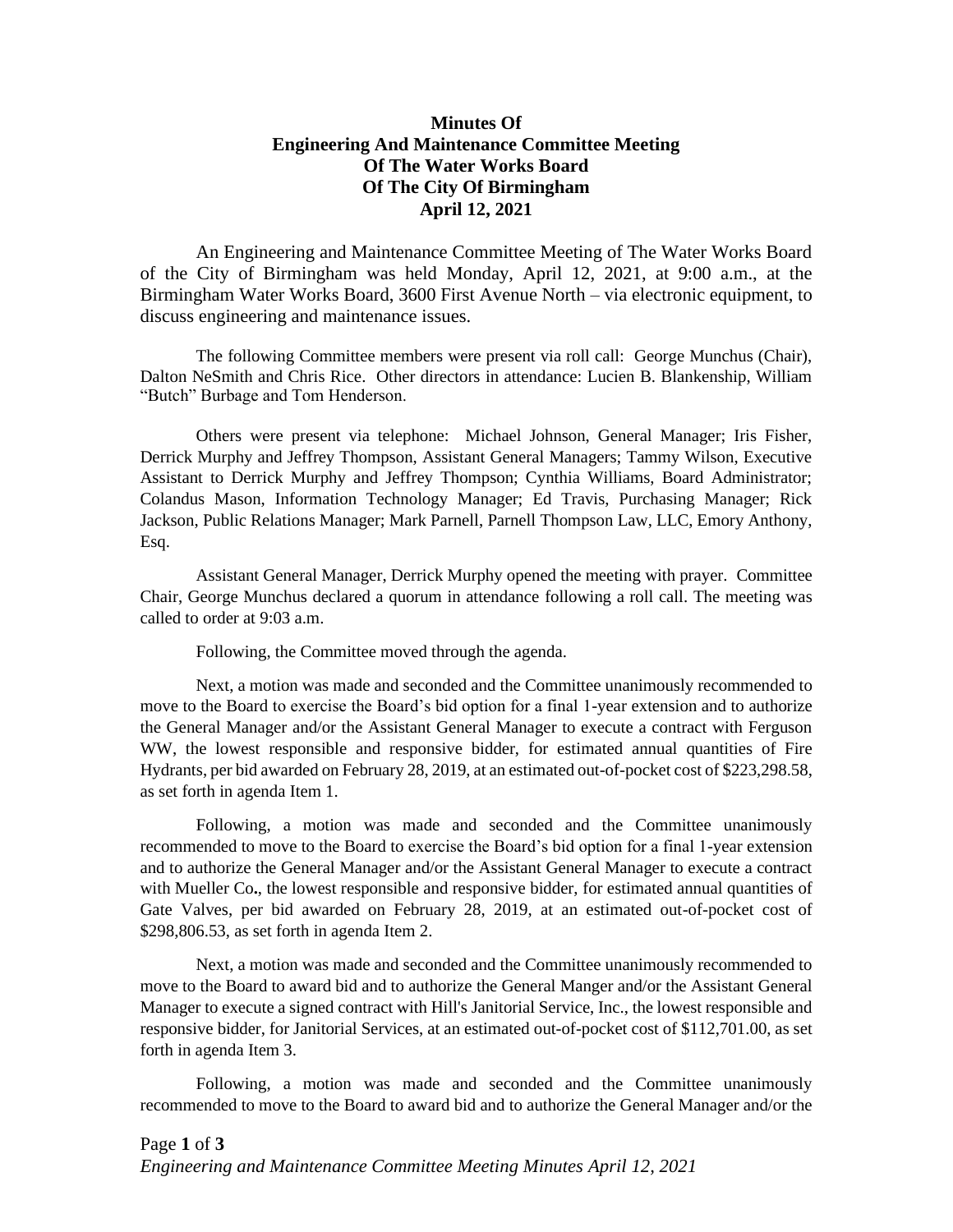Assistant General Manager to execute a signed contract with Wade, Sand & Gravel, the lowest responsible and responsive bidder, for estimated annual quantities of Crushed Limestone-Backfill Material, at an estimated out-of-pocket cost of \$614,148.00, as set forth in agenda Item 4.

Next, a motion was made and seconded and the Committee unanimously recommended to award bid and to authorize the General Manager and/or the Assistant General Manager to execute a signed contract with Landscape Unlimited, LLC, the lowest responsible and responsive bidder, for annual Landscaping Restoration throughout the distribution area at an estimated out-of-pocket cost of \$1,549,117.50, as set forth in agenda Item 5.

Following, a motion was made and seconded and the Committee unanimously recommended to award bid and to authorize the General Manger and/or Assistant General Manager to execute a signed contract with Tate Contracting, the lowest responsible and responsive bidder, for estimated annual quantities of Standard Concrete Placement, at an estimated out-of-pocket cost of \$2,130,000.00, as set forth in agenda Item 6.

Next, a motion was made and seconded and the Committee unanimously recommended to approve two (2) Gresham Smith Scope of Services for the design and inspection of two (2) water main replacement projects as follows. 1) Southside/Forest Park Community involves replacing 2" galvanized steel pipe/2" unlined cast iron pipe installed before 1923 and 6" cast iron cement lined (CICL) pipe installed in 1965, at a cost of \$123,215.00. 2) West End Community involves replacing 2" galvanized steel pipe/2" unlined cast iron pipe installed before 1929 and 2" CICL pipe installed between 1937 and 1940, at a cost of \$160,018.00, for a total out-of-pocket cost of \$283,233.00, as set forth in agenda Item 7.

Following, a motion was made and seconded and the Committee unanimously recommended to approve two (2) Nehemiah Engineering, LLC Scopes of Services for the design and inspection of two (2) water main replacement projects as follows. 1) Southside/Avondale Community involves replacing 2" galvanized steel pipe/2" unlined cast iron pipe installed before 1928 and 6" unlined cast iron pipe installed before 1921, at a cost of \$166,000.00. 2) Crestwood Community involves replacing 2" galvanized steel pipe installed before 1926 and 2" cast iron cement lined (CICL) pipe installed in 1947, at a cost of \$166,500.00, for a total out-of-pocket cost of \$332,500.00, as set forth in agenda Item 8.

As there was no new business and no further business before the Committee, a motion was made and seconded and the Committee adjourned at 9:27 a.m.

 $\sqrt{S/}$ 

Michael Johnson General Manager